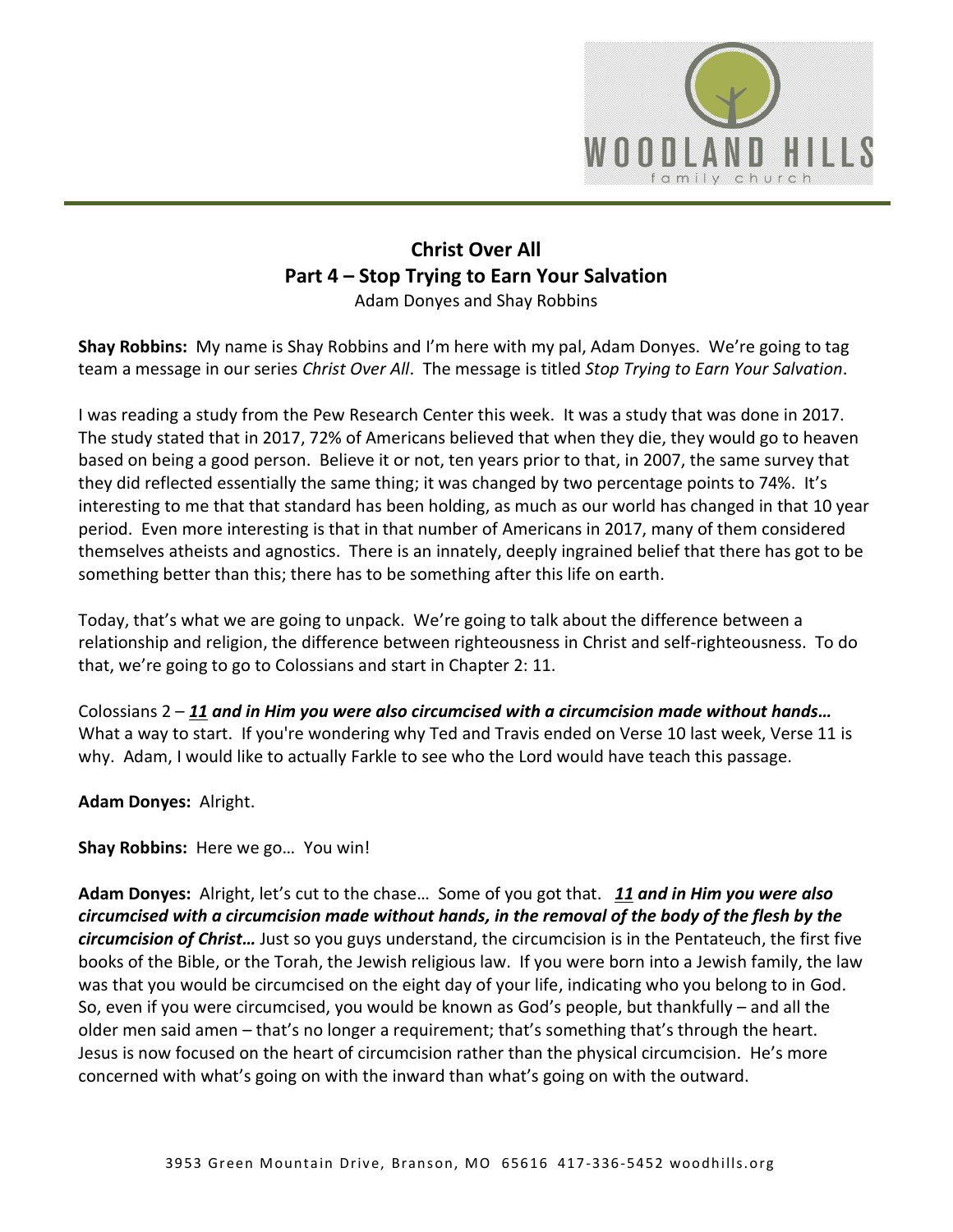The cross reference here is Galatians 5: 6, which says in Christ Jesus, neither circumcision nor uncircumcision counts for anything except for faith working through love. Paul is saying, "Stop trying to do these works and thinking that what you look at on the outside has anything to do with your standing before God. Your whole self ruled by the flesh was put off when you were circumcised by Christ."

Talk about this being ruled by flesh. When you woke up this morning, I didn't have to remind any of you to go sin today. I didn't have to remind you to have bad thoughts. I didn't have to remind you to do anything bad. You are naturally going to do that in your flesh. So, what Paul is referring to is the circumcision of the flesh, dying to yourself. That's what matters, that you would turn your heart over to Christ and allow him to circumcise your heart in the inward and not worry about the outward.

Going on, it says, *[12](https://www.studylight.org/desk/?q=col%202:12&t1=en_nas&sr=1) having been buried with Him in baptism, in which you were also raised up with Him through faith in the working of God, who raised Him from the dead.* This is so important to understand that Christ is doing this work through faith. It's called heart transformation. When our heart is transformed, the behavior modification follows. Rarely will behavior modification lead someone to heart transformation. A list of do this and don't do this doesn't usually lead people towards wanting to follow Jesus. But when we have given him our heart and our heart is transformed, the behavior shortly follows.

Saint Augustine of Hippo put it this way: *"For grace is given not because we've done good works, but in order that we may be able to do them."* So, we have to be careful about puffing ourselves up, thinking we are doing these good works and we're awesome, look at me. Christ in us is the only one that enables us to those good works. Every other religion or worldview out there believes that you get into heaven or you help your view with God by doing good works. "If I just do more good things." "If I just do more evangelism." "If I do more study." "If I do more prayer time." That's the opposite of the gospel.

I love to take Mormons to the passage in Isaiah 64: 6 because they love scripture. They know scripture. And this is what Isaiah 64: 6 says, *All of us have become like one who is unclean, and all our righteous acts are like filthy rags*. Its church, so I won't tell you what that filthy rag is referring to, but it has to do with the female gender. He's saying even your righteous acts are like a filthy rag. Even the good works you do that are motivated to elevate yourself. In God's sight, those are filthy rags. He doesn't want your efforts and your works; he wants your heart.

## David eludes to this is Psalm 51 – *[16](https://www.studylight.org/desk/?q=ps%2051:16&t1=en_nas&sr=1) For You do not delight in sacrifice, otherwise I would give it; You are not pleased with burnt offering. [17](https://www.studylight.org/desk/?q=ps%2051:17&t1=en_nas&sr=1) The sacrifices of God are a broken spirit; A broken and a contrite heart, O God, You will not despise.* God wants your heart, not your works.

I tell young people this all the time. When you're trying to fix yourself, it's like putting a Band-Aid on a gunshot wound. When someone is shot, they don't put a Band-Aid on that gunshot wound; they go to the hospital to get surgery because they need a physician. We too need surgery from the Great Physician. I try to use this language in my home all the time with my two boys. I have an eight-year-old and an about to be a six-year-old in a week. I use this language all the time because I think language matters. And what we say at home and how we communicate to our children is so important.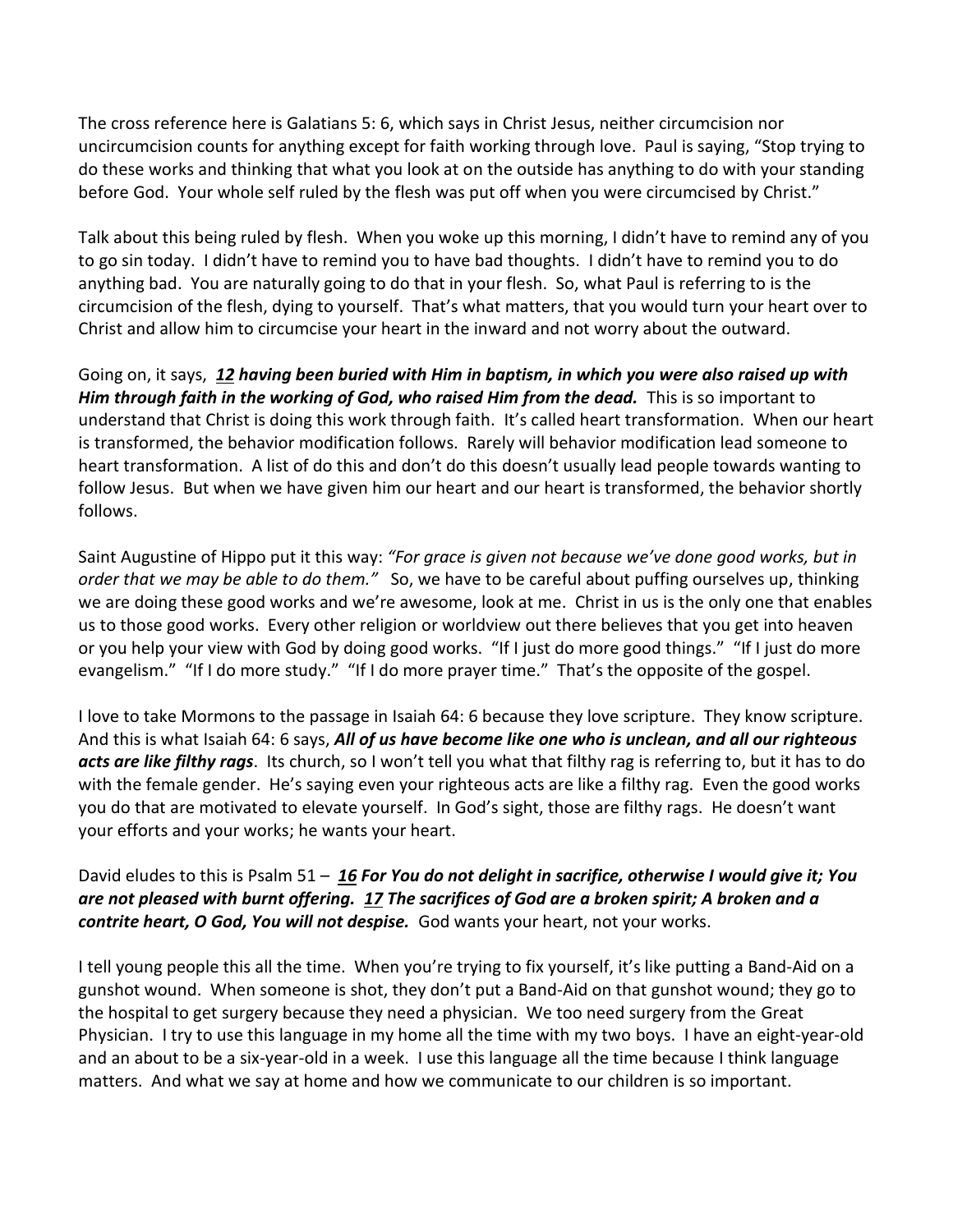I caught two of them on video this last week and they had no idea I was filming it so it would be authentic for you guys. Check out these little 30 second clips. [Videos play]. So, both of my boys… They didn't know they were being filmed. They know the only reason Daddy loves them is just because God gave them to me. Not based off anything they have done, grades they've brought home, chores that they have accomplished. I love them just because. And your Father loves you just because. And that is what he's talking about when he says we are saved with him through faith, Shay.

**Shay Robbins:** That's right. Colossians 2 picks up in Verse 13 under this theme of through your faith… *[13](https://www.studylight.org/desk/?q=col%202:13&t1=en_nas&sr=1) When you were dead in your transgressions and the uncircumcision of your flesh…* This is our starting point. In fact, we are all born into this world into inequity, in sin we're broken. And it's important for us, as those who have been following Jesus, to remember where we've come from. Some of us may be walking in the darkness of sin right now. Some of us may need to turn around and look and remember what that was like. When we do that, it gives us a fresh perspective of how good God's grace is.

As I reflect upon my past, it's a walk down a horrific memory lane. It's full of shame and guilt and sadness. And when I'm entertaining sin, today, yesterday… When I'm entertaining, it is good practice to remember the mess that it makes in our life. I am well acquainted with the darkness of walking around with a heart that's just dead. On the outside, I acted like I was fine, but there was a constant nagging at my soul that what I was doing was making a mess of my life. No matter how hard I tried, there was nothing that I could do to clean up that mess. I couldn't love God. I couldn't love his Word. I couldn't respect people because I couldn't help from making decision that were selfish and ultimately hurt every other relationship in my life.

But watch what God does. I want to read the rest of this scripture. *…He made you alive together with Him, having forgiven us all our transgressions, [14](https://www.studylight.org/desk/?q=col%202:14&t1=en_nas&sr=1) having canceled out the certificate of debt consisting of decrees against us, which was hostile to us; and He has taken it out of the way, having nailed it to the cross. [15](https://www.studylight.org/desk/?q=col%202:15&t1=en_nas&sr=1) When He had disarmed the rulers and authorities, He made a public display of them, having triumphed over them through Him.* This passage gives us sequence of the deeds done by God. When we get carried away or caught up trying to clean things up ourselves, we need to be reminded of the deeds that have been done by God on our behalf.

**God made us alive together with Christ**. The question is, **how did he do it?** He did it in a legal setting, in a cosmic courtroom where the chief justice of the cosmos performed a legal action that set us free and he did it this way:

First of all, **He forgave us of all our sins**. We bring our debt before him and he wipes it away… clean. **God canceled the record of debt.** Each one of us has a record of debt that records every wrong that we've done in our entire life. Every little white lie. Everything done behind closed doors. Everything is recorded and nothing is hidden from God, yet God cancels out that record of debt. **He also set aside the record of debt**. And finally, **He nails it to the cross**. When Jesus stretched out his arm, breathed his last breath, he yelled out "Tetelestai," It's finished. It's over with, it's done for. Your record of debt has been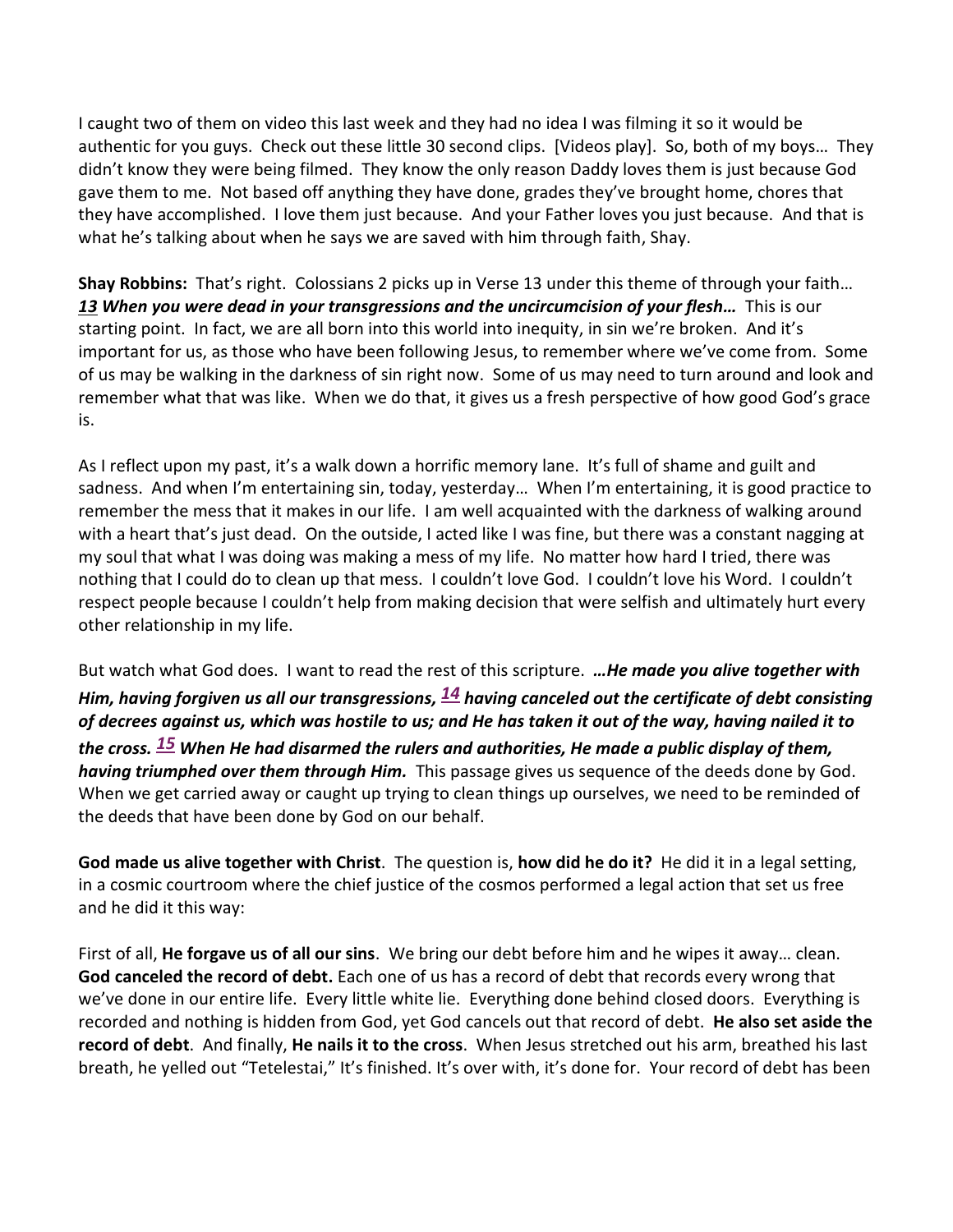shredded and you've been made righteous through Christ. Mankind is raised with Jesus into new life through faith.

**Adam Donyes:** That's so good. Mankind gets new life in Jesus and Jesus alone. Continuing on in Colossians, it says, *[16](https://www.studylight.org/desk/?q=col%202:16&t1=en_nas&sr=1) Therefore…* Anytime you see the word *therefore*, you have to ask what is the therefore there for? So, it's literally referring back to everything we just look at in the previous chapters that Ted and Ted and Travis shared on. He's going back and he says now that you've heard all of this and it is through Christ alone, pay attention now, *…no one is to act as your judge in regard to food or drink…* Literally, Paul is getting rid of the legalistic mindset. He's getting rid of "Hey if I just do enough good things and my good deeds outweigh my bad deeds, I'll be in heaven" Or "Where can I ever possibly take care of these good deeds?" Or "Maybe if I go to church, I'm going to do good." "I lied this week at work." You play this scale game, and he's saying, "No, no, stop." This isn't the legal system, these aren't scales. Jesus gets rid of all this. It's not about your good deeds outweighing your bad deeds. We just say, in Isaiah in 64: 6, that we can't outweigh those. We can't do it on our own. It's through Jesus. Don't let anyone judge you. Don't let legalistic people discourage you and deter you from walking with Jesus.

*…or in respect to a festival or a new moon or a Sabbath day…* I love this, and Ted eluded to this last week. If you know if you are a Leo or a Pisces or an Aries, shame on you. You shouldn't care about any of that horoscope stuff. That's a new moon type of stuff. Forget about the enneagram numbers. I don't care what number you are. The only number I care about is 777; that's the only number, and the number you are in Christ is one. You are one of one in Jesus.

Now all you people that love the enneagram, I know that it's gospel centered; I understand. I get it can be used as a gospel tool. My point is we should be less concerned about what horoscopes and personality tests and all those things say about us and more concerned with what God's word says about us, period. This is truth. I tell people all the time. There's one letter that separates the word world and word and it's the letter L – lies, lies, lies. Truth, truth, truth (Bible).

*[17](https://www.studylight.org/desk/?q=col%202:17&t1=en_nas&sr=1) …things which are a mere shadow of what is to come; but the substance belongs to Christ.* It's not found anywhere else. John 14: 6 says, "I'm the way, I'm the truth, I'm the life; no one shall come to the Father except through this name (Jesus)." It's not up for debate. It doesn't matter if Oprah says that's your way and this is my way… Nope. There is one way, period.

*[18](https://www.studylight.org/desk/?q=col%202:18&t1=en_nas&sr=1) Let no one keep defrauding you of your prize by delighting in self -abasement and the worship of the angels, taking his stand on visions he has seen, inflated without cause by his fleshly mind…* The cross reference here is Romans 12: 2, "Don't conform to the patterns of this world, but be transformed." How are you transformed in your way of thinking? Not Fox and CNN. You are transformed by this Word of God. *[19](https://www.studylight.org/desk/?q=col%202:19&t1=en_nas&sr=1) …and not holding fast to the head…* When you lose connection with the Word of God, you lose connection with the Father. *…from whom the entire body, being supplied and held together by the joints and ligaments, grows with a growth which is from God.* So, it is so important that we are anchored in the gospel, which says you and I deserve death, but through the cross of Christ, we don't get what we deserve. That's what the good news… the word *gospel* literally means *good news*. That's what the good news is. Even though you and I deserve to go to hell, we don't have to through Jesus Christ.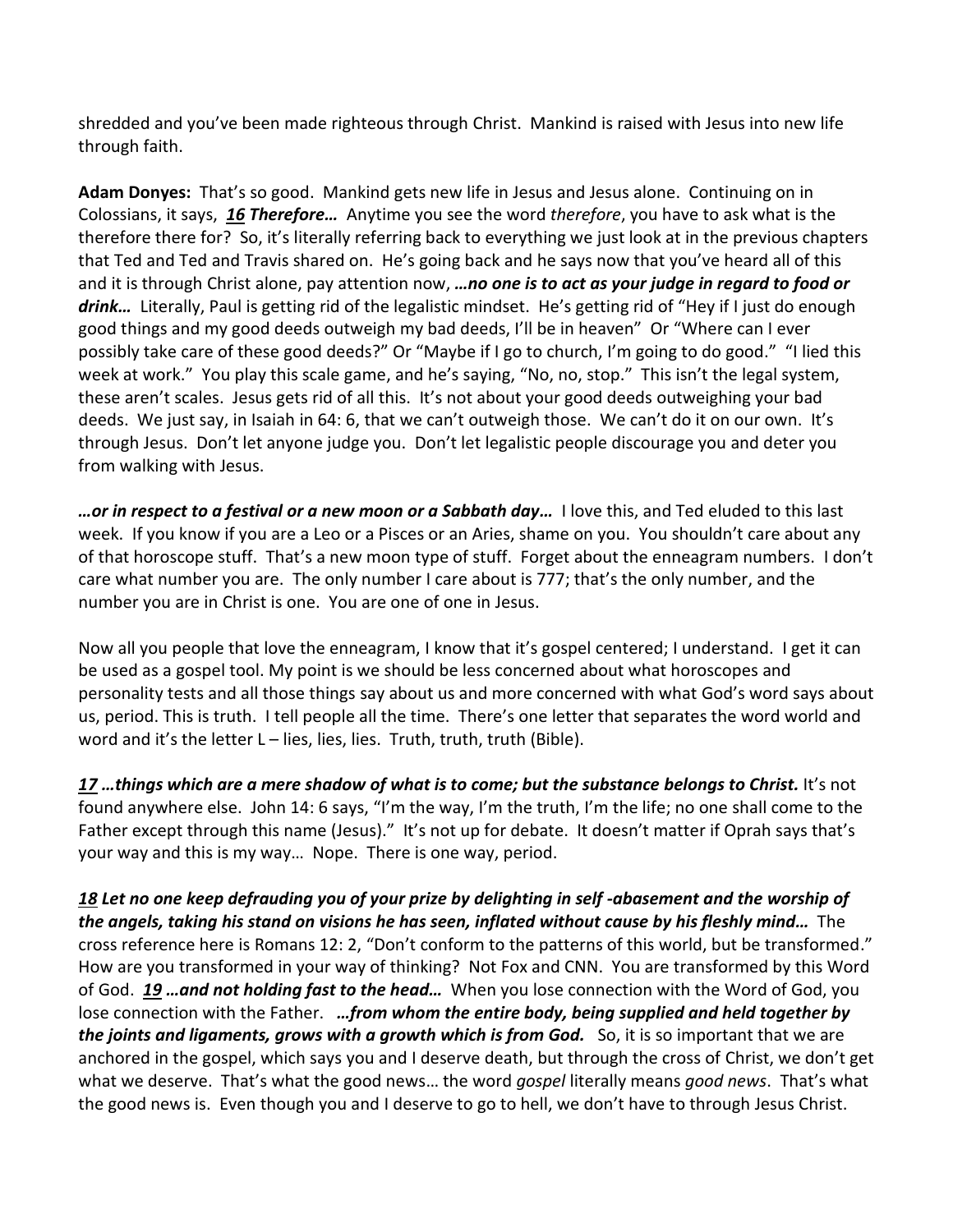Amen? That's the great news. I tell my young people all the time and Shay will finish it for me. If it don't match the word…

**Shay Robbins:** Forget what you heard.

**Adam Donyes:** I don't care what any politician or anyone else says. What does scripture say? And you know what's great about following the Word? It never changes. The news stations you watch, they'll change. Politicians, their opinions will change. Health care, it'll change. Everything around you will change, but do you know what will never change? It's the consistent anchor of God's word. It will not change. It's so important I point my kids back to this. Even as parents and grandparents… Maybe you're a grandparent and your like, "Man, I missed that opportunity with my kids." Now you have grandkids. Or if you're a parent, you've got kids. The communication you have at home impacts the way they see the gospel and Jesus. What I mean by that are things like this:

**What we reward**. So, we're like, "If you get good grades, you're going to get…" What if you're not a 4.0 student? And now your teaching them work-based ideas. I think kids should be rewarded, but you need to be communicating the gospel when you reward those things and say, "You did a great job with chores, but I want you to know that the gospel has nothing to do with you earning anything. You can't earn that salvation; it's a gift that is freely given."

**What do we applaud?** So, my eight-year-old was devastated two weeks ago when the Clippers lost. He was balling, crying… We don't let him stay up that night, so he checks the scores right when he wakes up. He didn't want to go to school. He was a reck. My wife says, "This is ridiculous. He's worshipping the Clippers." I said, "I'm with you, but I actually like that he cares." This generation can be so apathetic; I like that he actually hates losing. That's good not to be apathetic. So, I waited for him to come home from school and I sat him on the porch and said, "I actually love that you care so much. That's passion; you should care. But I don't want you to put your hope in something that will fail you because Hebrews 13: 5 says, "Jesus will never leave you, nor forsake you." And you'll quickly learn that any San Diego team you like will forsake you often."

**Shay Robins:** Let's add Chicago to the list too.

**Adam Donyes:** And I pointed him to Jesus in that moment. Don't put your hope in sports teams, put your hope in Jesus. Be passionate about things, but they will let you down time and time again.

**What we value**. Christmas comes along and now we have Elf on the Shelf and Santa and he's making a list, checking it twice. That's not the gospel. Shay just told us he made the list and he cancelled it on the cross. It's not whether you are naughty or nice; we're all naughty. All of us are naughty, every single one of us. If you don't think you are, just wait a second and I'll come polish your halo later and watch you ascend into heaven, okay? We're all naughty. You wouldn't let me project any of your thoughts this week up here for everyone to see. None of us. So, this idea of… I'm not saying we can't celebrate traditions, but in those moments, we get to point our kids back to the gospel.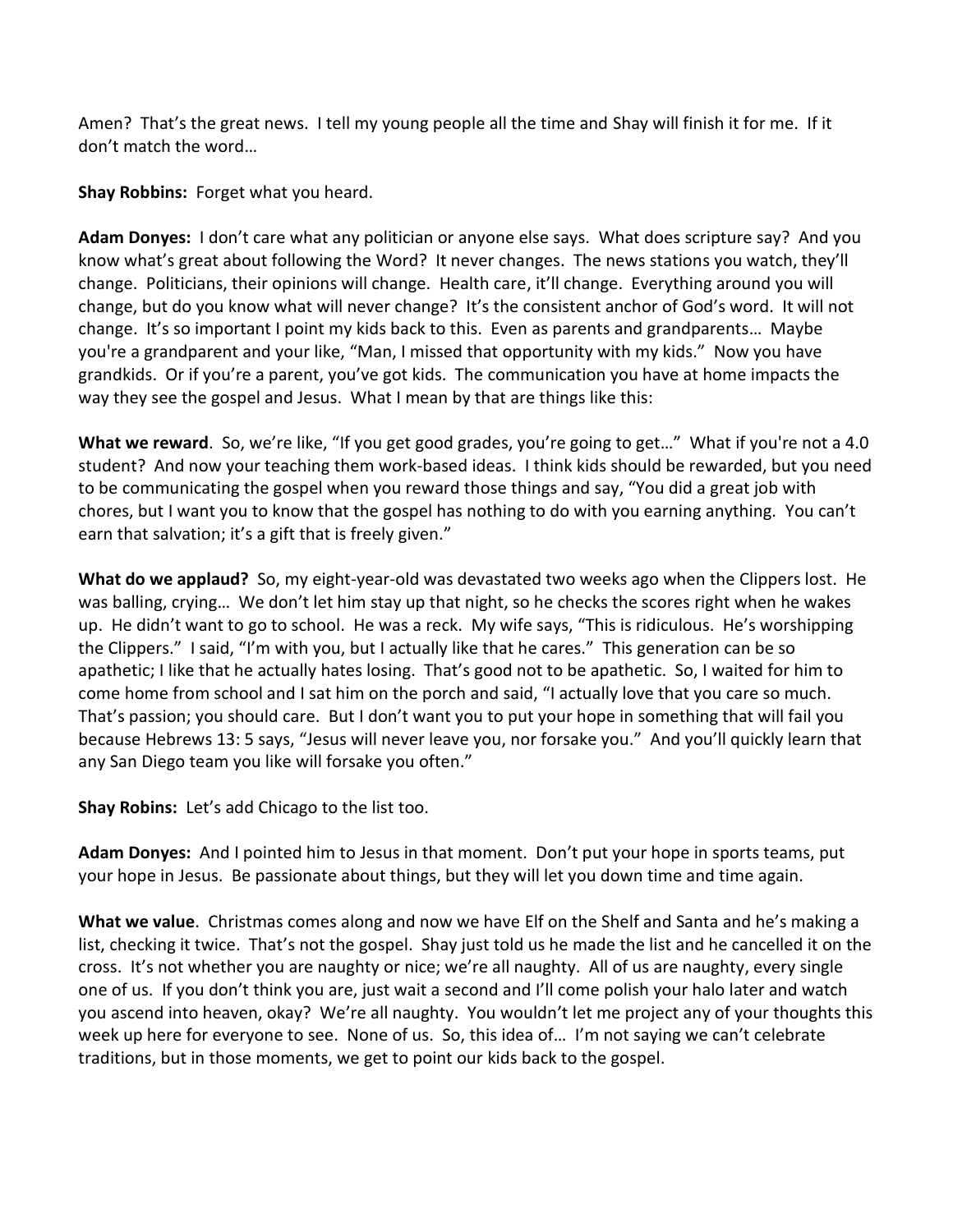**What or who we praise**. There was a picture that was literally just taken yesterday. I was coaching a scrimmage with my team and I was standing with my arms crossed. A friend of mine caught it. My eight-year-old was about five feet behind me in the exact same stance. I didn't' know it. So, you think they are not watching us? The way you behave and the way you act has a far greater impact than anything you say. So, what you praise… If you're whole day is ruined because the Chiefs lose tomorrow night… That's showing them where our hope is, so we get the chance to have these gospel conversations all the time.

The last thing I'll say before I pass it over to Shay is Christianity is not listianity. It is not a list of dos and don'ts. It's we can't do it and so Christ did it on our behalf. He lived the life we all should have lived and died the death we deserved to die. So, don't exhaust yourself trying to check off all these boxes. That's called legalism.

**Shay Robbins:** When I was going through Adams notes earlier this week, I had to ask him, "What does listianity mean?" He's like, "That's a made-up word." I was thinking it was some sort of Greek term; I hadn't run into before. He's on a different level over here.

Alright, let's start in Verse 20 – *[20](https://www.studylight.org/desk/?q=col%202:20&t1=en_nas&sr=1) If you have died with Christ to the elementary principles of the world, why, as if you were living in the world, do you submit yourself to decrees, such as, [21](https://www.studylight.org/desk/?q=col%202:21&t1=en_nas&sr=1) "Do not handle, do not taste, do not touch!" [22](https://www.studylight.org/desk/?q=col%202:22&t1=en_nas&sr=1) (which all refer to things destined to perish with use)—in accordance with the commandments and teachings of men? [23](https://www.studylight.org/desk/?q=col%202:23&t1=en_nas&sr=1) These are matters which have, to be sure, the appearance of wisdom in self -made religion and self-abasement and severe treatment of the body, but are of no value against fleshly indulgence.*

So, the religious leaders of the day running around the Colossian church were practicing asceticism, which essentially was just this hardcore version of self-righteousness. Unlike the unchanging word that Adam mentioned, self-righteousness changes through the ages. It looks a little bit different, but we still have the possibility of falling into the same trip.

Let me state it this way: **The dos and don'ts of self-righteousness and self-glorification represent a trap that we can all erode into**. So, that 72% that I was talking about is living in that belief system. For those of us who have been transformed by the gospel and place faith in Jesus, we still have the capacity in our nature to drift into those dos and don'ts, practicing religion and earning our own way into the favor of God. Romans 1: 25 lays it out really simply and helps me understand. It says, "For they exchanged the truth of God for a lie and worshiped and served the creature rather than the creator who is blessed forever." You see, natural human nature is to take God off the throne and put ourselves on it. That is our default mechanism.

It's important for us to realize what our mechanism is and then what we need to be aware of. **What are the elemental, spiritual "forces" of today?** What do we need to be aware of? I've got a list. It's not comprehensive, but it's enough to get us thinking.

**Aiming to be a good person**. That's the general thought. If I can be a good enough person, when I die, surely something good is going to happen to me. It's easy believism.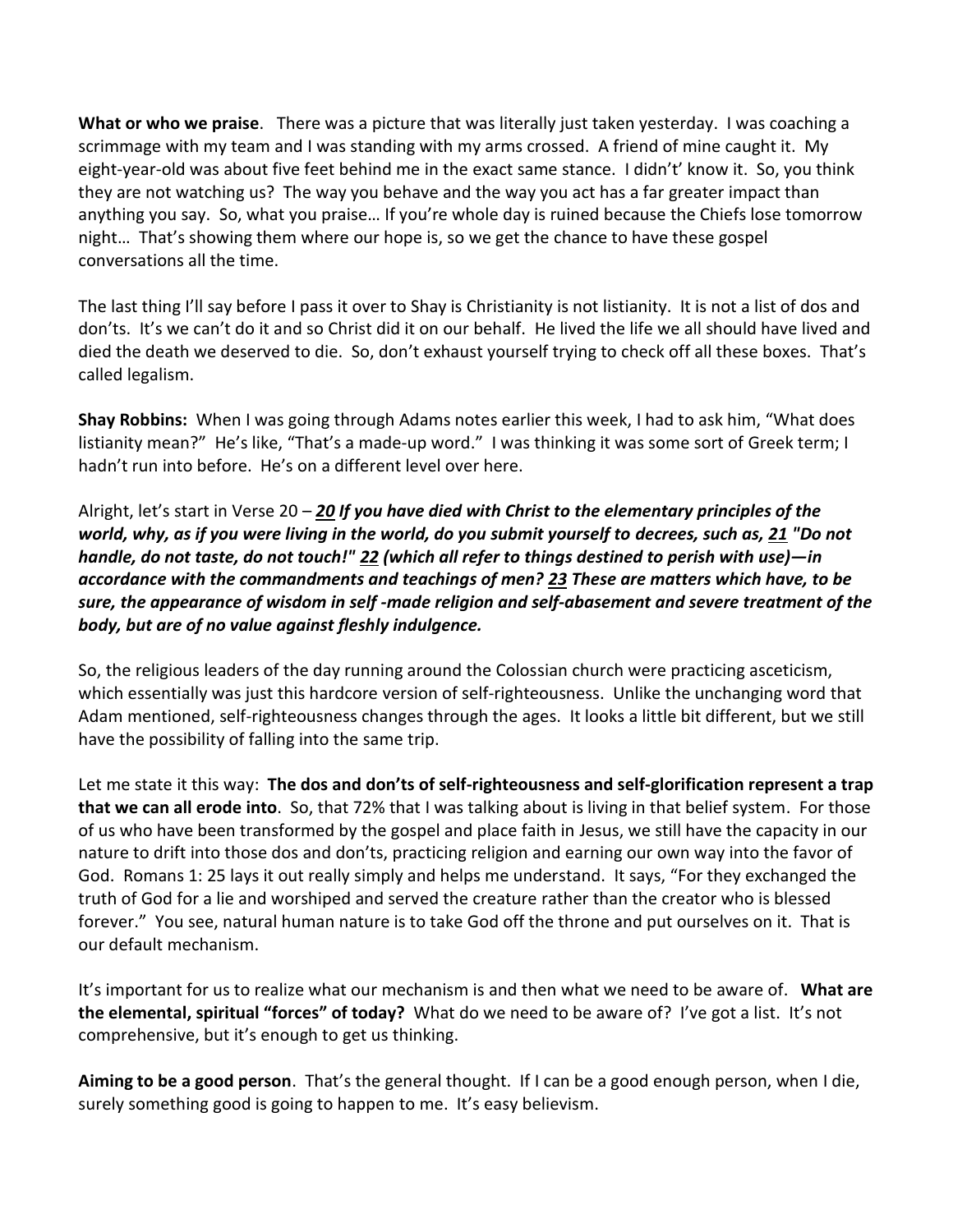**Comparing ourselves to others**. This is pretty commonplace. You find somebody who is more retched than you are and then you compare yourself to them and feel pretty darn good about yourself, right?

**Adam Donyes:** I do that with you all the time, Shay.

**Shay Robbins:** I'm glad to be somebody's standard. When I find myself comparing or being critical in my mind, that should be a red flag waving in my spirit that I'm eroding into self-righteousness.

**Giving publicly. Serving publicly**. Giving and serving are both amazing things. They are good things that flow out of a heart that loves God. But to do so publicly and to do it for the favor of man is to do it with a sour heart.

**Cleaning yourself up**. This is one that is so real to me. In my 20s when I was on the verge of kind of taking that leap of faith, I was hiding all of my sin. I knew it was wrong. I knew I needed God to clean it up, but in kind of last ditch effort, so as to not shame myself in front of all my new Christian friends, I tried to clean myself up by creating a list and, one at a time, crossing off this list of wretched things that I was doing. The only problem was when I crossed off one or two, another three would pop up. I found that I was spinning my wheels, unable to manage my own sin. If you are there, you know what it feels like. It's wearisome.

**Managing public perception**. When you put on your best face in front of influential people or perhaps when you're out in public in general. The reality is that God knows who you are behind closed doors, your true self. In fact, integrity is, just by definition, who you are when no ones looking. That's the real you.

**When Bible reading, church attendance, philanthropy, busyness all become check boxes in your pursuit of goodness**… You've eroded into religion. You can do a lot of great things with a misguided heart.

I want to share a story and then hand it off to Adam to close. I got to meet an amazing young man this summer. His name is Andrew. His mom had signed him up to come to camp. Last spring, she called, and she was wanting to pull him out. We got on the phone and we began to talk and process what she was thinking, why she wanted to pull him out. She explained that Andrew, as an 11-year-old, was pursued by a homosexual 11-year-old at school this year.

That pursuit turned into bullying and that bullying turned into a broken heart. Andrew began to question his own sexuality and his own gender. His mom went into protection mode, obviously. She pulled him out of the school. Dad was not in the picture. They had just recently gone through a divorce and he kind of stepped out of Andrew's life. So, you have this momma who goes into protection mode. She's doing everything she can to protect and heal up her son's broken heart.

So, together, this mother and son set out to go through counseling and putting himself in protective environments and staying home. Everything they did had no positive result. She called up the camp thinking, I cannot send him to camp because I can't protect him there.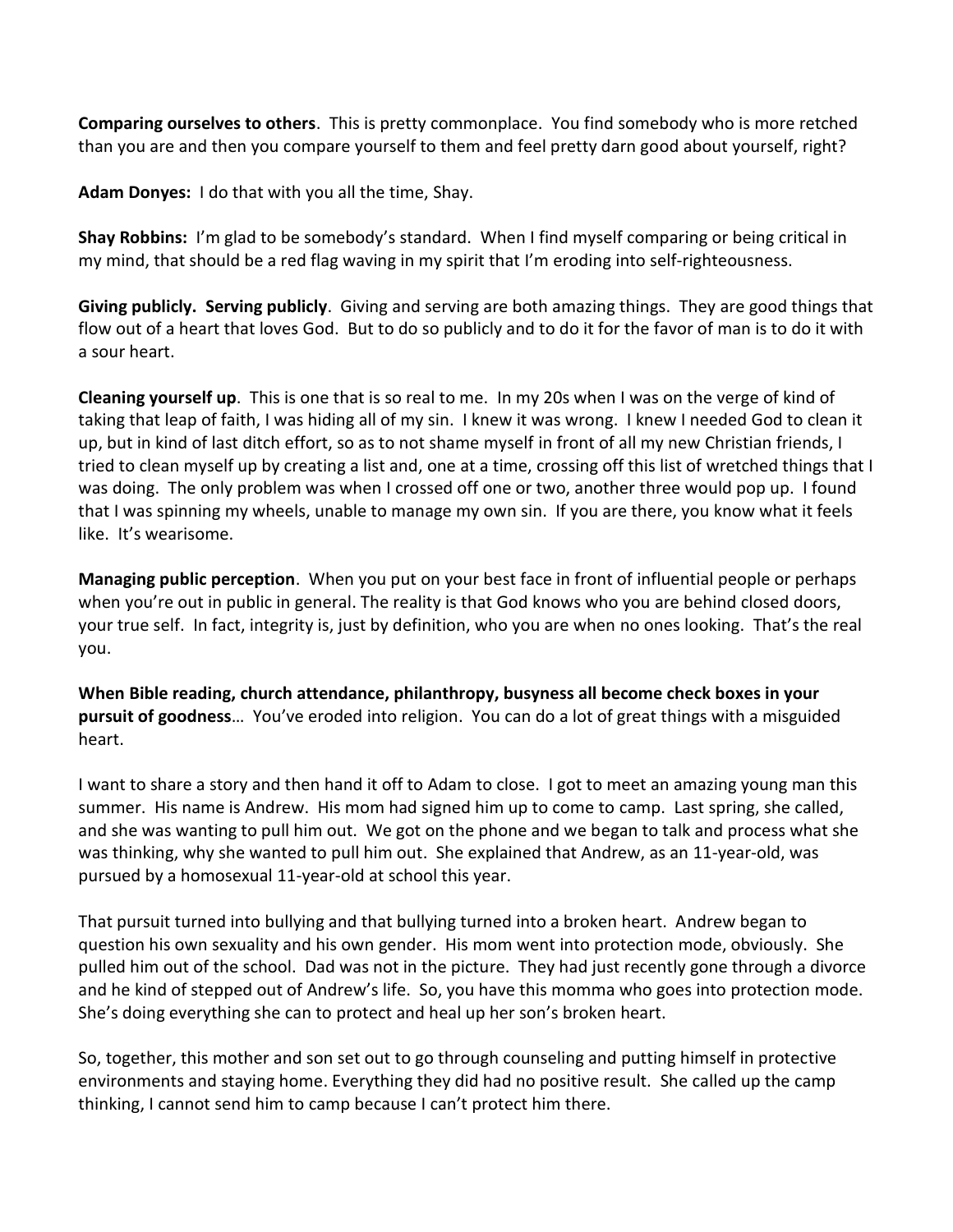I listened compassionately, but I explained that there was no better place in the world for her to send her little guy who is struggling with his masculinity than Kanakuk K1 this summer. She took a leap of faith and she sent that little boy.

He ran around the Ozarks for two weeks with some of the most amazing godly counselors who loved him and cared for him and showed him what it is to be a godly man, both strong, tough, and tender. On the very last night at camp, Andrew accepted Christ and it changed his life. The following morning, his mom picked him up and they drove home to Dallas, Texas, seven hours in the car. She called me the following Saturday. I rarely answer my phone on opening day, but I felt led to do so. I got on the phone with her and she explained, and she was elated.

She said, "I have my son back. He's been transformed." She said that he talked her ear off for seven hours all the way down to Dallas and told her that he had accepted Christ at camp. His mom asked him what it was like. This is Andrew's quote: "It was like all the power of the universe came inside my body." She said, "What do you mean by that?" He said, "It was a combination of love and forgiveness." That's what drives a man or woman to change their life. It is transformation that's birthed out of love and forgiveness.

**Adam Donyes:** When I first became a believer, my mom would always say, "You're such a good person, son." I'd say, "Mom, I'm not good." She was like, "What are you not telling me? What do I not know?" I said, "Mom, there's nothing good in me apart from Christ." Anything good, even the Bible says when the rich young ruler approaches Jesus, "There is only one who is good. Why do you call me good?" That good being Jesus.

I think there are three types of people in her today. I think there is the person that feels like their bad deeds are so grievous and so unforgiveable that they're living in shame and guilt and they just can't get to a place of realizing Jesus has forgiven them.

Then there's the person that thinks they are high and mighty and they're very spiritual. They don't celebrate Halloween and they don't drink a glass of wine. They are very legalistic. Jesus called those people pharisees. Those are the people you polish their haloes because they think they are better than everybody.

But then there's the person in this room that knows it has nothing to do with that. It has everything to do with Jesus. And regardless of how you walked in here today, Jesus' grace is enough. The reality is that Jesus walked this earth and he lived the life you and I should have lived, but we didn't. Because we didn't, he died the death all of us deserve to die. And on that cross, he took your sins, my sins, and all our sins and even our righteous acts trying to please him, he took that on the cross. He was buried and after he was buried, he defeated death, so you and I never have to taste it. And he was raised again from the dead and now he's sitting on the right-handed throne of God and he will come back for those who trust him and for those who believe.

Romans 10: 9-10 says that if you confess with your mouth and believe in your heart that what I just told you is true, that Jesus died on the cross for your sins, all of your sins… There's no past, present, or